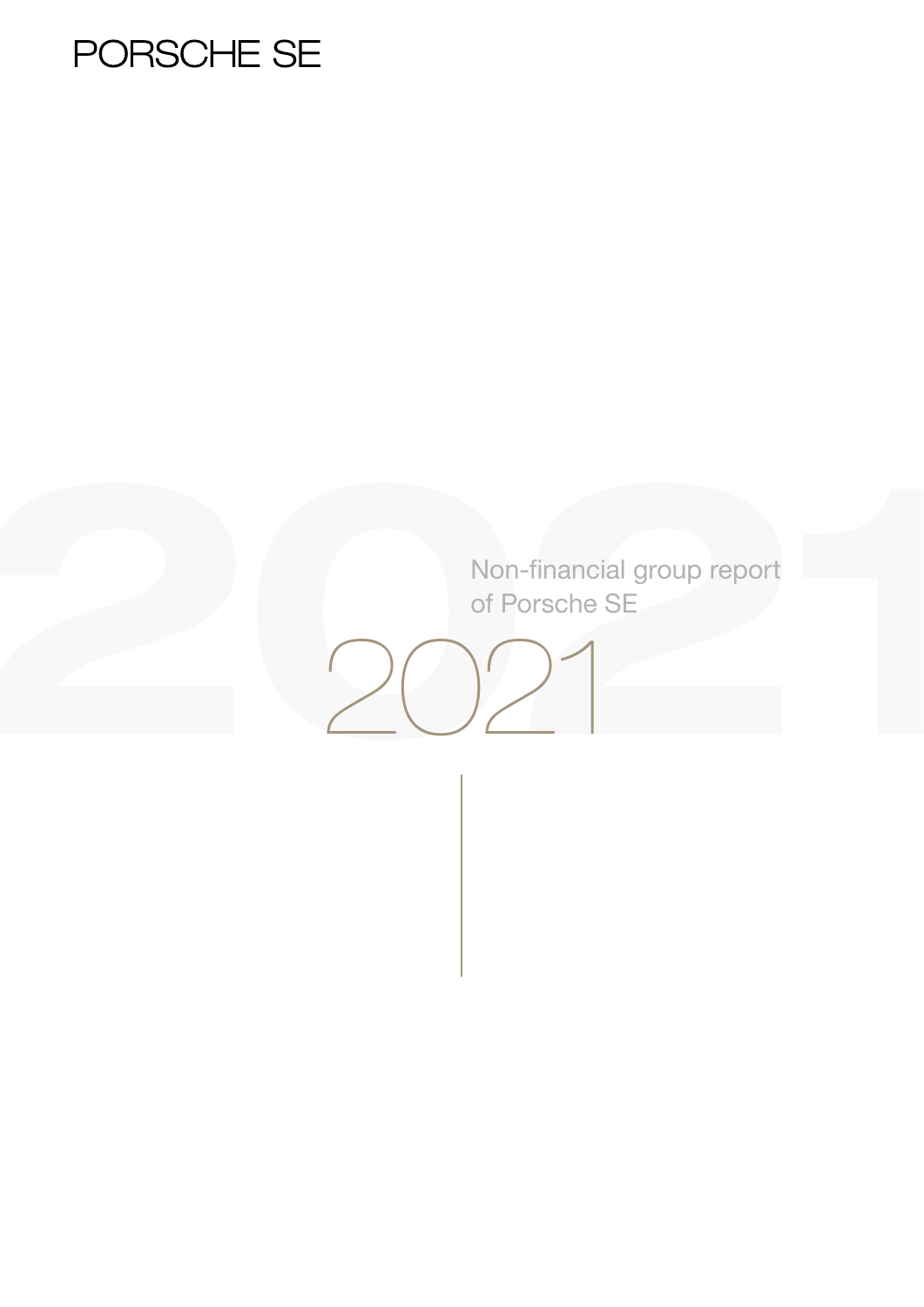Basis of reporting

Non-financial group report

The non-financial group report of Porsche Automobil Holding SE ("Porsche SE" or the "company") aims to give internal and external readers a transparent presentation of the concepts, strategies and processes relating to non-financial aspects in the Porsche SE Group. In addition, the non-financial group report is intended to help analyze the opportunities and risks associated with these aspects.

This non-financial group report of Porsche SE for the fiscal year 2021 follows the commercial law requirements of Sec. 315b HGB ["Handelsgesetzbuch": German Commercial Code] as well as the extended reporting obligations of Article 8 of Regulation (EU) 2020/852 of the European Parliament and of the Council of 18 June 2020 (EU Taxonomy Regulation). In accordance with Sec. 289d HGB, it was considered which national, European or international frameworks could be used for the preparation of the non-financial group report. The Porsche SE Group currently opts not to use such a framework on account of deviating definitions of materiality between the frameworks and the legal requirements as well as the unreasonable cost-benefit ratio in light of the current corporate structure. The future use of a framework will be regularly evaluated; in particular, the current assessment may change with the acquisition of additional investments.

Reporting covers Porsche SE and the fully consolidated entities included in the consolidated financial statements of the Porsche SE Group in the reporting year. The Porsche SE Group does not have control over its other investments, meaning that it can encourage sustainable corporate governance at these investments only through the shareholder dialogue and board work.

Reporting on the Porsche SE Group mainly focuses on the non-financial aspects environmental matters, employee-related matters, social matters, respect for human rights and anti-corruption and bribery matters.

 $\overline{2}$ 

## Non-financial group report of Porsche SE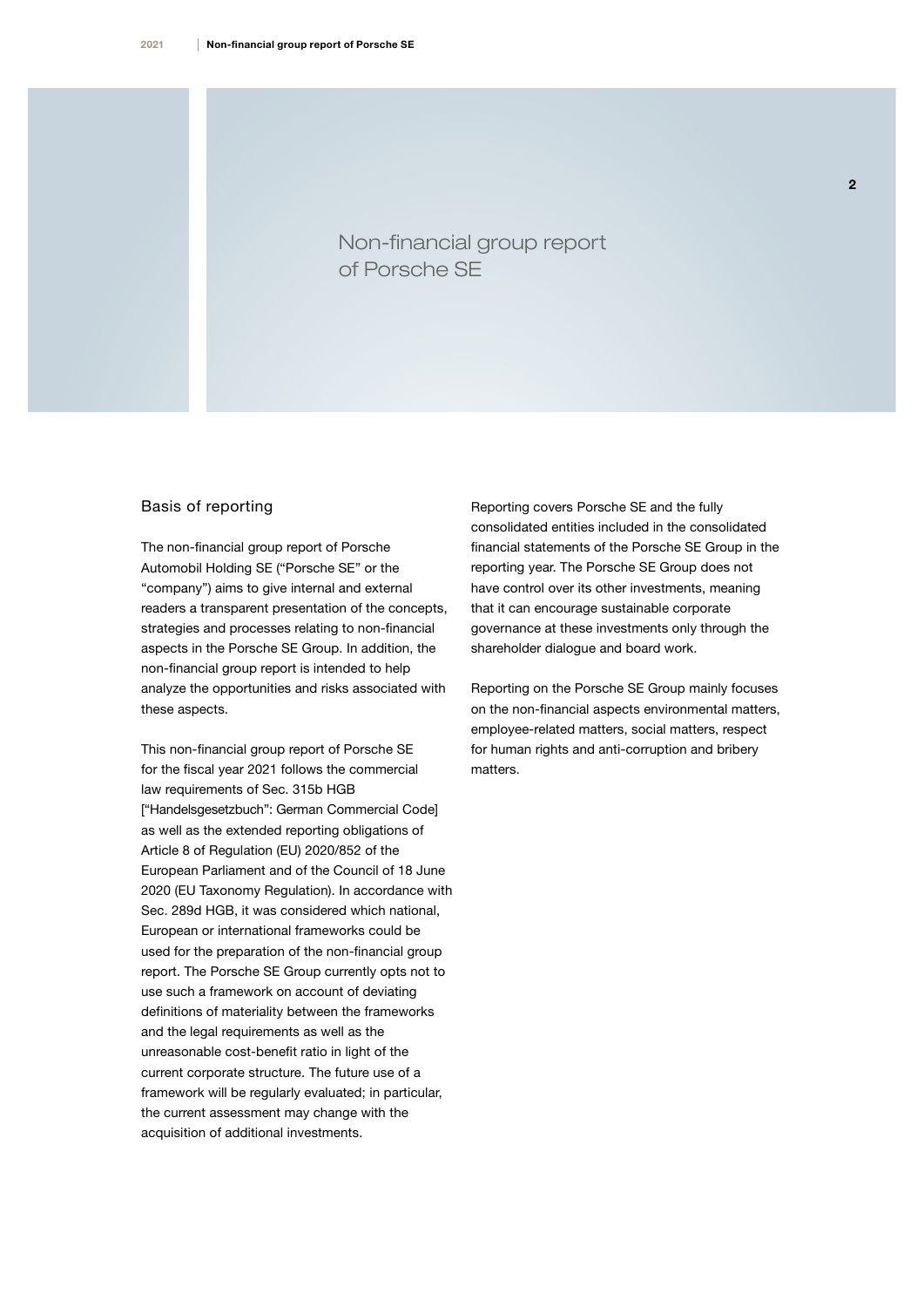#### Business model of the Porsche SE Group

Porsche SE is a holding company with investments in the areas of mobility and industrial technology. In particular, it holds the majority of the ordinary shares in Volkswagen Aktiengesellschaft ("Volkswagen AG", "Volkswagen" or "VW"), one of the world's leading automobile manufacturers. As the parent company of the Volkswagen Group, Volkswagen AG directly and indirectly holds investments in AUDI AG, SEAT S.A., ŠKODA AUTO a.s., Dr. Ing. h.c. F. Porsche AG, TRATON SE, Volkswagen Financial Services AG, Volkswagen Bank GmbH and in numerous other companies in Germany and abroad. In addition to the investment in Volkswagen, the Porsche SE Group holds PTV Planung Transport Verkehr GmbH, Karlsruhe (formerly PTV Planung Transport Verkehr AG, Karlsruhe) ("PTV", together with its subsidiaries the "PTV Group"), which was fully consolidated until 31 December 2021, as well as non-controlling interests in seven further technology companies in the USA, Israel and Germany.

The investment strategy of Porsche SE aims for sustainable value creation for its shareholders. This is based on the increase in value of assets under management as well as dividend distributions. Porsche SE's investments are divided into two categories. The first category includes the long-term core investment in Volkswagen AG. The second category comprises portfolio investments that Porsche SE generally holds for a limited period of time. Such investments are typically characterized by a high potential for growth and for increasing value during the holding period. The sector focus in both investment categories lies in mobility and industrial technology.

Before acquiring investments, Porsche SE considers both financial and non-financial aspects of the target company. The scope of these investigations depends considerably on the company's business model and market coverage.

In addition to the core investment in Volkswagen, the Porsche SE Group has invested over the past few years in several companies that have significant sustainability aspects anchored in their business models. With their software solutions and data portfolio, the PTV Group and INRIX Inc., Kirkland, Washington ("INRIX"), aim to optimize traffic and transport routes, thereby making a significant contribution to reducing the consumption of resources and lowering emissions. The innovative 3D printing solutions of our investments Markforged and Seurat Technologies will allow for a more efficient use of raw materials in development and a reduction of emissions by shortening supply chains.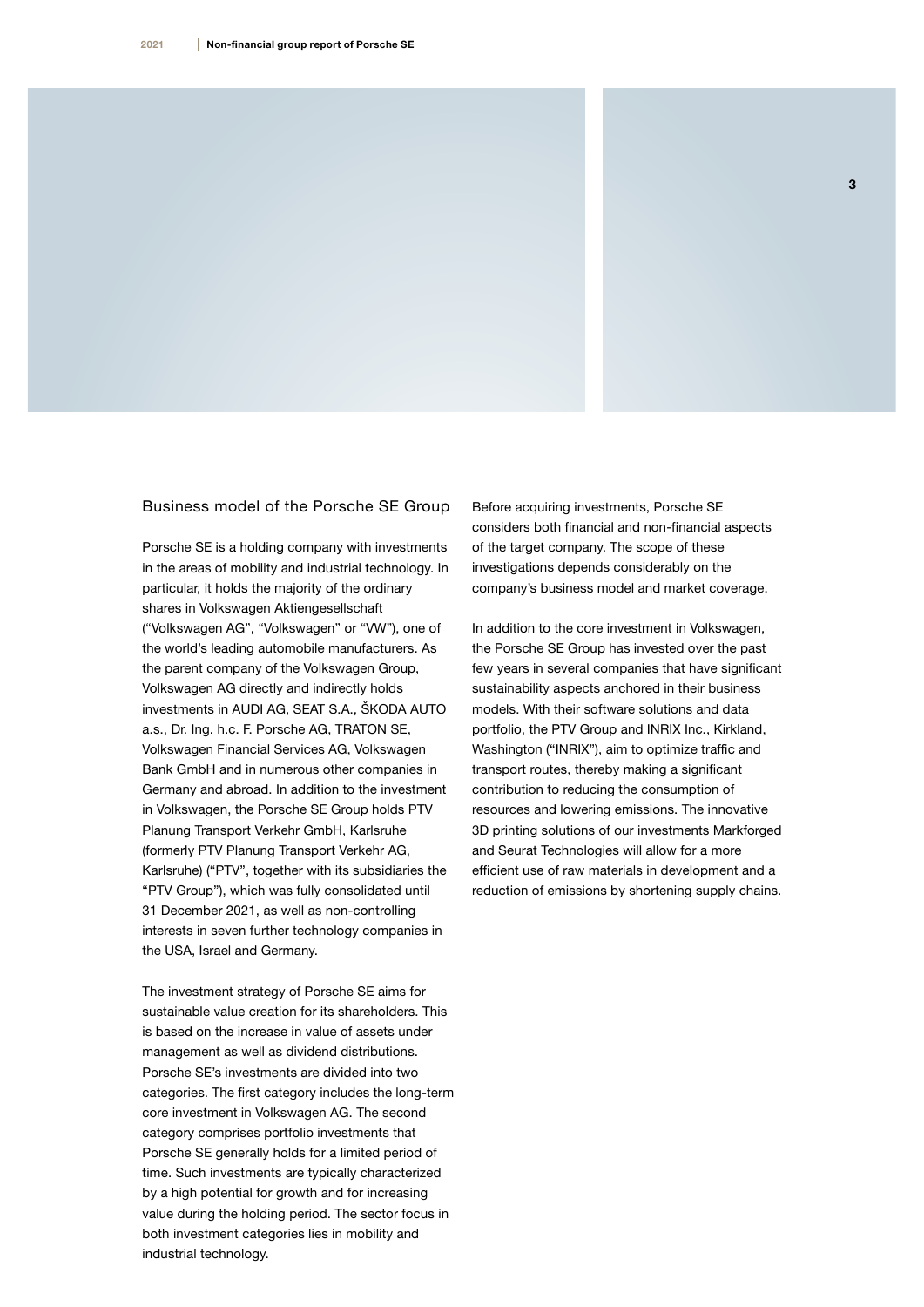#### Materiality analysis

A materiality analysis has regularly been performed in accordance with the principle of double materiality ("Doppelter Wesentlichkeitsvorbehalt") during preparation of the non-financial group report of Porsche SE. As a result, the aspects employeerelated matters and anti-corruption and bribery matters (compliance) remained classified as material for the Porsche SE Group. For further aspects, the analysis only revealed indirect effects on the Porsche SE Group and did not identify any direct significant influence of the Porsche SE Group on the aspects.

The Porsche SE Group also attaches great importance to the aspects environmental matters, social matters and respect for human rights. However, none of the companies relevant for the non-financial reporting are from manufacturing or commodity- and energy-intensive industries, which is why these aspects have been classified as immaterial for the Porsche SE Group in this context. Nevertheless, the Porsche SE Group considers these aspects in its investment management and also takes all of these into account in due diligence activities before an investment.

There are currently no non-financial key performance indicators that are material for the business activities of the Porsche SE Group.

#### Material non-financial aspects

#### Employee-related matters

The qualification, motivation and efficiency of the Porsche SE Group's employees are key factors for its success. These factors will be strengthened by promoting a corresponding work culture among employees and management. This applies both to Porsche SE as a holding company for successfully implementing its investment strategy and to the PTV Group, each facing fierce competition for qualified specialists. Attracting and retaining qualified employees and promoting health and advanced training are therefore main interests of the Porsche SE Group.

4

In light of the Covid-19 pandemic, the protection of the health of the Porsche SE Group's employees continued to play a significant role in the fiscal year 2021. To this end, the Porsche SE Group took and has continued to take extensive measures. Rules of conduct updated to reflect the current situation were regularly communicated to all employees. Furthermore, the technical and organizational measures as well as internal processes in place to enable employees to largely work remotely were optimized. Further concrete measures included in particular a test concept for all employees, the possibility of being vaccinated against Covid-19 by the company physician practice as well as the continued provision of protective masks.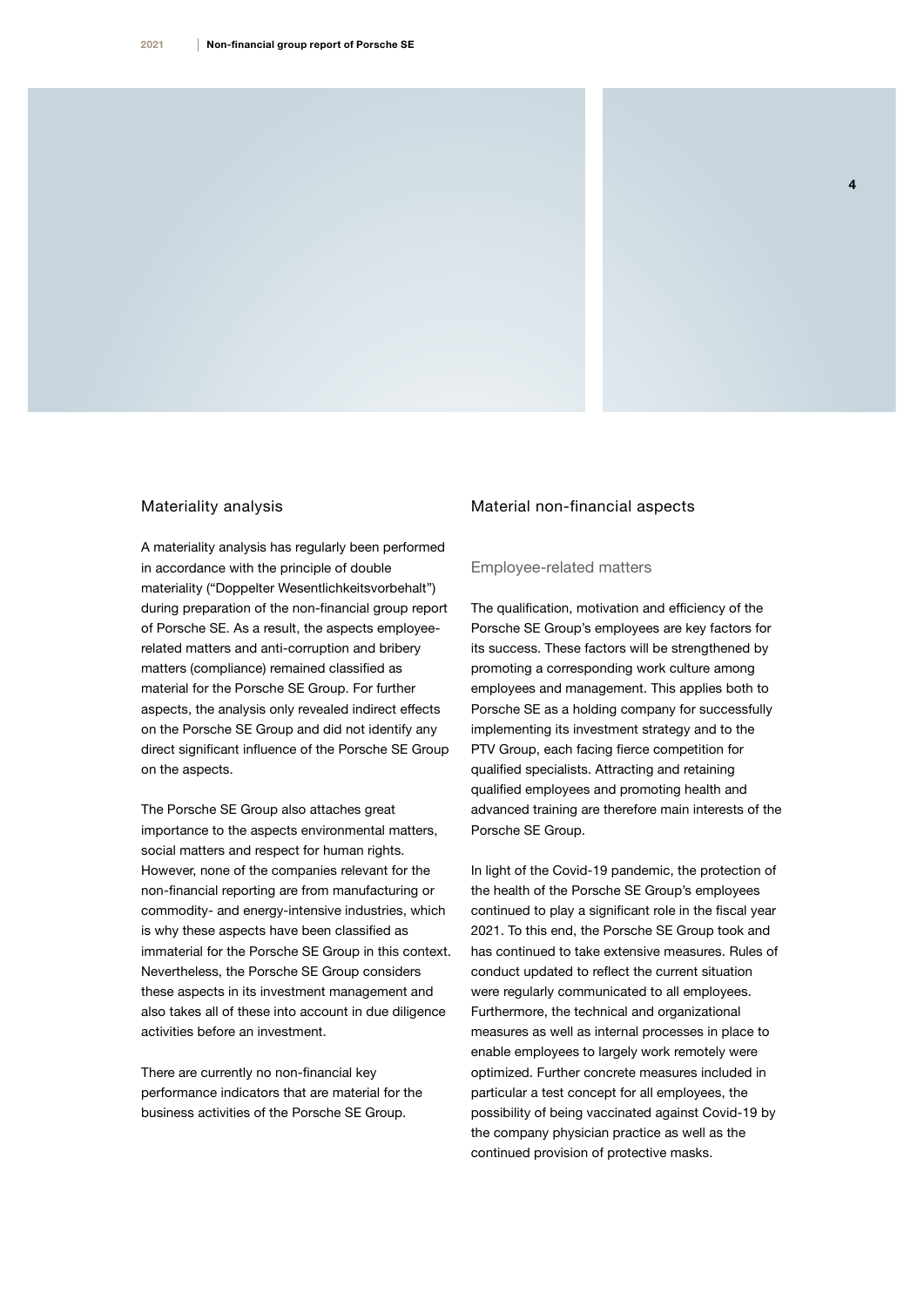Employee health is also fundamentally an important concern of the Porsche SE Group. Offers include in particular occupational measures to promote healthcare, medical examinations and prevention programs as well as fitness programs located close to the place of work. Furthermore, a modern workplace concept has been implemented in accordance with the latest ergonomic and health and safety recommendations.

There are concepts to promote additional employee-related matters at Porsche SE level as well as at PTV Group level. A key pillar of this is the creation of a corporate culture based on mutual appreciation and respect. This includes protecting employee rights, supported by professional processes in HR. Other components include informing employees about central developments in the company as well as encouraging communication and cross-department dialogue between employees by regularly holding various types of joint events.

A major factor in attracting and retaining employees is the attractiveness of the Porsche SE Group companies as an employer. Alongside an attractive and fair remuneration, Porsche SE has also set up a company pension scheme with employer-funded contributions as well as the possibility of adding employee-funded components. Individual development opportunities are available for employees and management, comprising internal and external training and workshops, attending specialist events, selected subsidized in-service training programs, the use of personal coaching

sessions as well as needs-based language courses. These offerings were almost exclusively held virtually in 2021 due to Covid-19.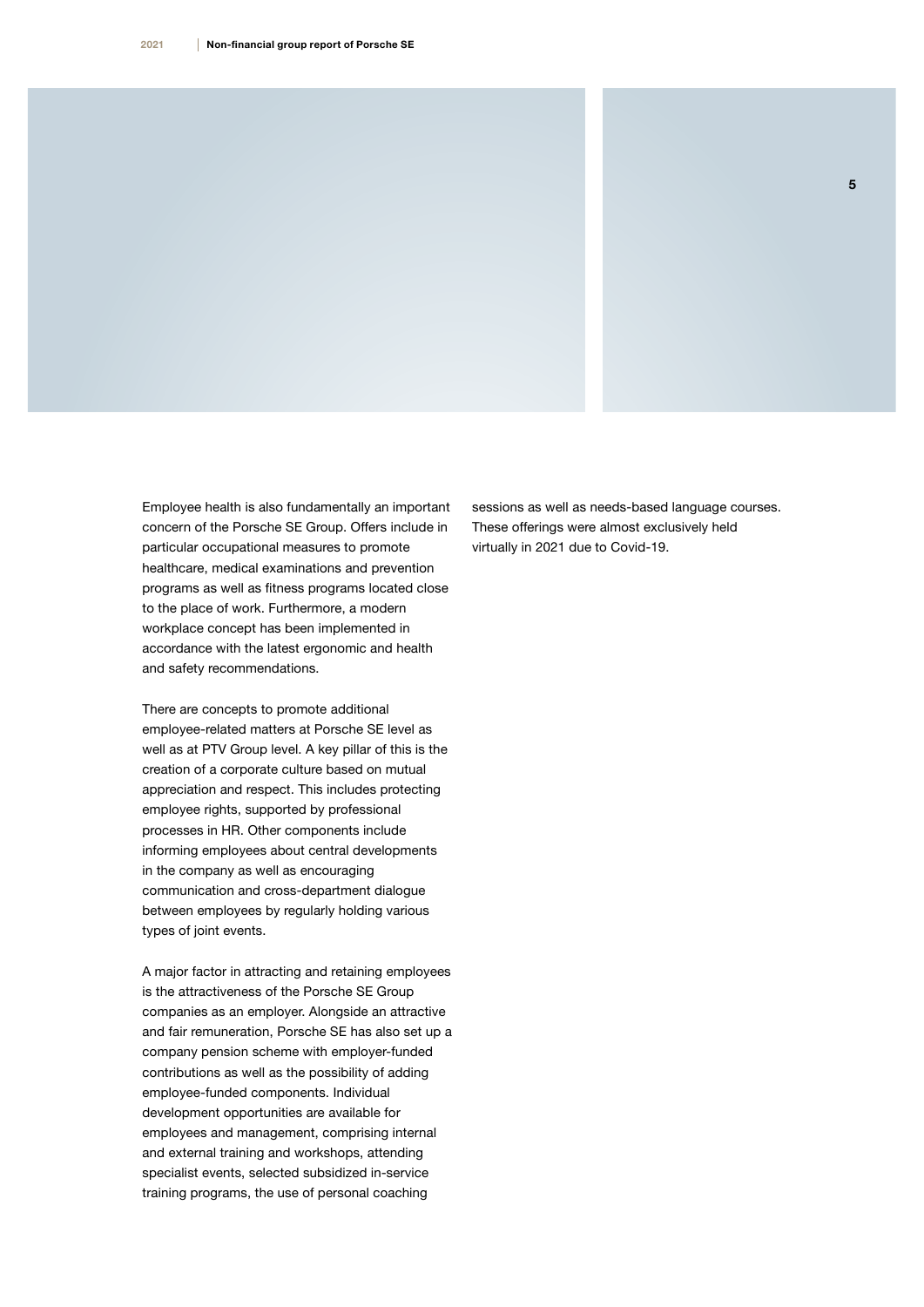#### **Compliance**

Porsche SE is fully committed to compliance as part of its corporate culture. Adherence to statutory requirements as well as company-internal guidelines and standards are the basic principles of entrepreneurial behavior in the Porsche SE Group. Significant components are therefore ensuring and promoting conduct that is in line with the law as well as combating corruption and bribery.

The Porsche SE Group fulfills its responsibilities through extensive activities in the area of compliance. For instance, Porsche SE has established a dedicated legal affairs and compliance board of management function. The Porsche SE's member of the board of management responsible for legal affairs and compliance is tasked with reporting to the whole board of management on all questions relating to compliance, taking preventive measures, managing these and also monitoring and encouraging compliance with regulations.

To manage compliance risks, Porsche SE has established a compliance organization and thus implemented a compliance management system. This system is specifically tasked with preventing breaches of laws, other legal requirements and company-internal guidelines and regulations. An internal company directive of Porsche SE stipulates the responsible organizational units and decisionmakers in terms of procedures relating to compliance. Within its compliance organization Porsche SE has set up a compliance council, which comprises executives from the key departments. In addition to the adjustment of internal guidelines, the compliance council's meetings in the fiscal year 2021 primarily addressed general compliance matters. Porsche SE conducted training and other information measures for its employees relating to compliance in the fiscal year 2021. Furthermore, employees of Porsche SE have the opportunity to report any suspected breaches of law within the company through defined communication channels, also in anonymous form. The compliance organization is also supported by the Internal Audit function that is integrated in the risk management system.

The PTV Group has anchored compliance with legal and internal regulations in its group-wide code of conduct. This code of conduct provides guidance for entrepreneurial behavior of all employees in the PTV Group. This guidance is supplemented by internal compliance guidelines. Management and executives are tasked with ensuring that their employees are aware of and comply with the code of conduct and the internal compliance guidelines and bear a particular responsibility as role models. Employees' compliant behavior is promoted via company-wide information and clarification about the obligations and competences of their respective business division. Furthermore, employees of the PTV Group have the opportunity to report any suspected breaches of law within the company in anonymous or non-anonymous form using a compliance e-mail address.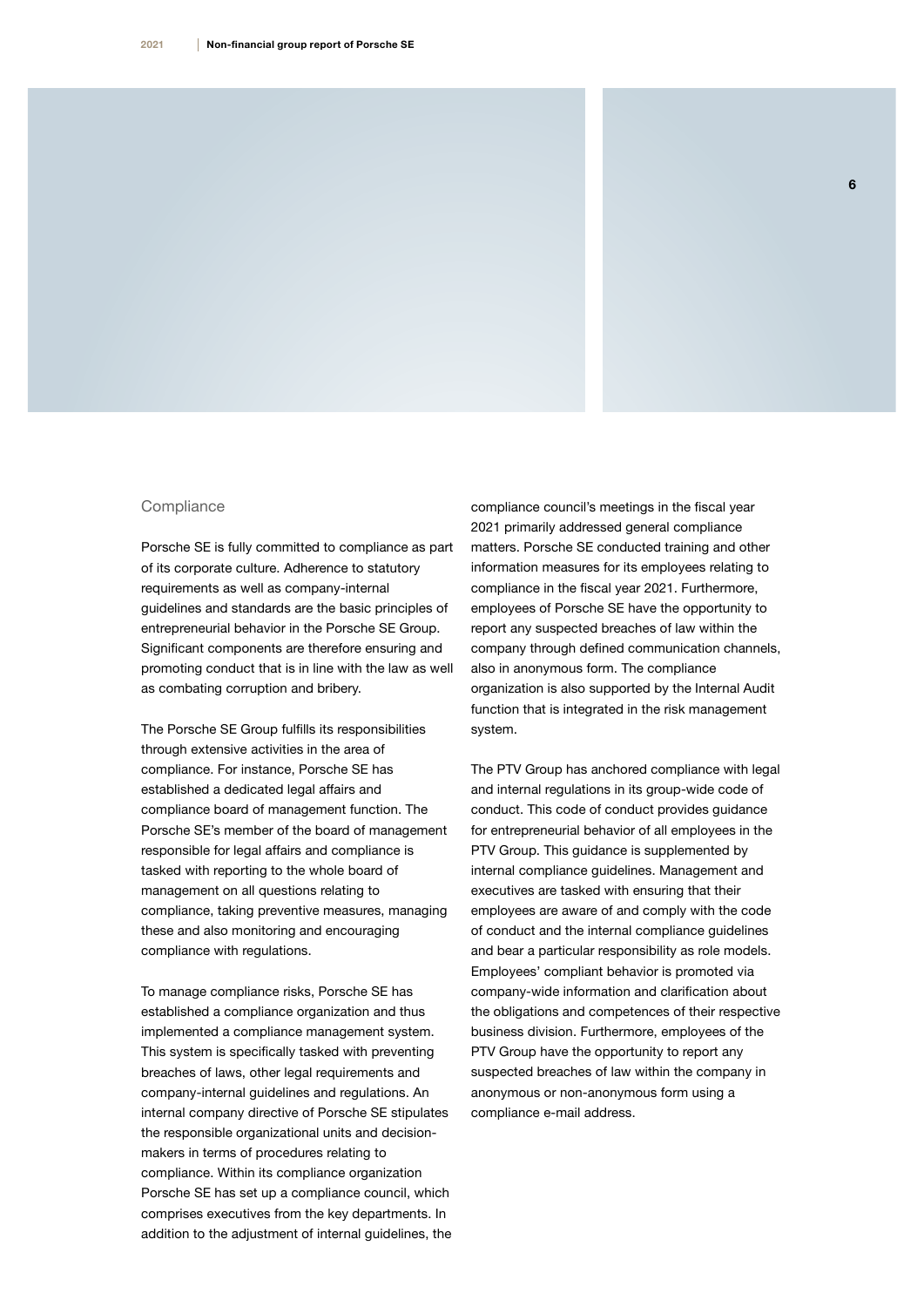#### Risk assessment

Significant non-financial aspects are taken into account in the Porsche SE Group's risk management system. In particular, the risk area "Compliance" in the risk management system comprises risks from non-compliance with the statutory requirements as well as company-internal guidelines for the Porsche SE Group. As of the reporting date, these risks are considered low.

Based on current estimations, there are no significant risks from the Porsche SE Group's business activities and no significant risks associated with the Porsche SE Group's business relationships, products or services that are very likely to have serious consequences for the nonfinancial aspects.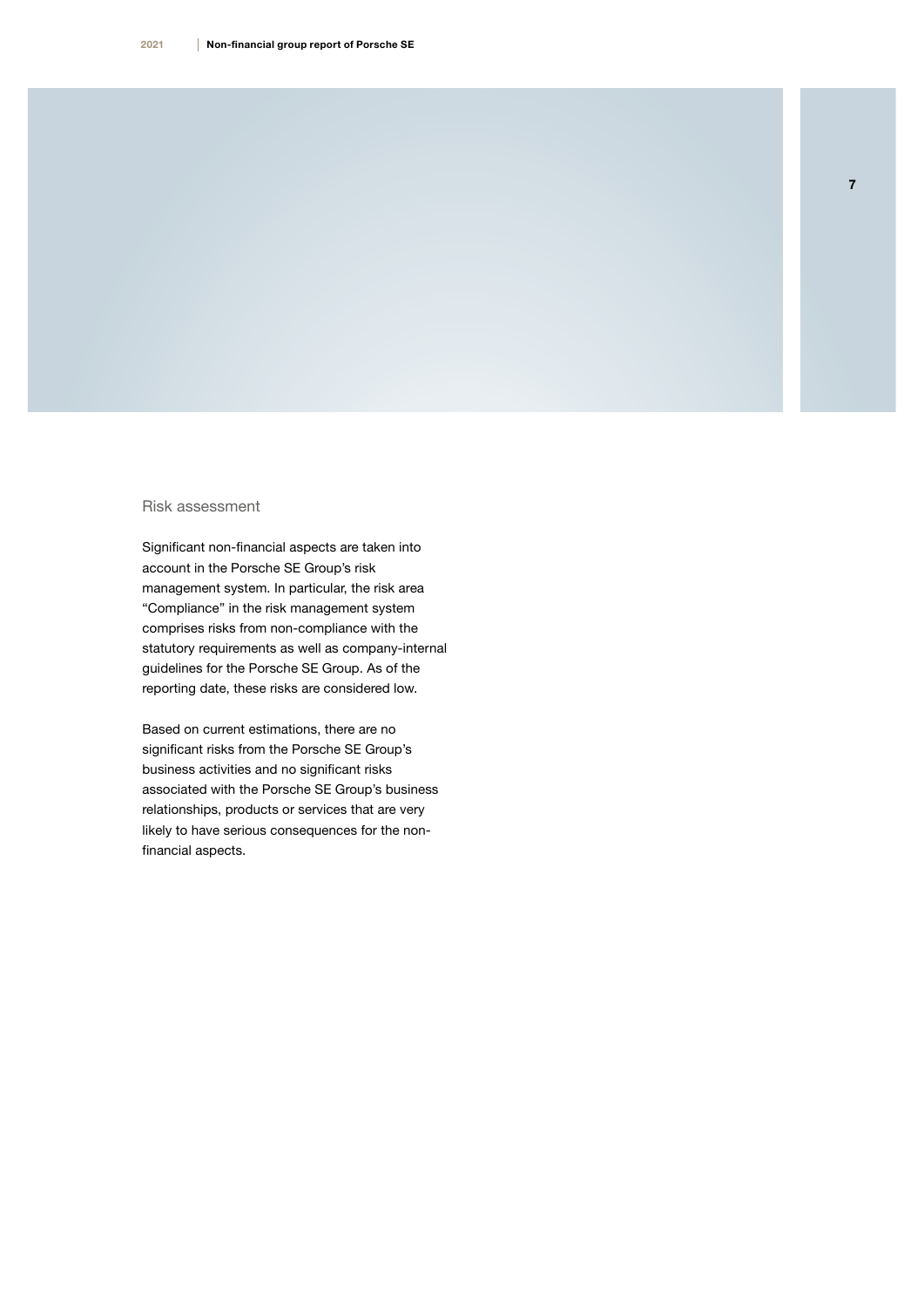#### EU Taxonomy

#### Introduction

As part of the EU Commission's Green Deal, with the primary aim of climate neutrality by 2050, the EU Taxonomy Regulation came into force in July 2020 as a key measure of the action plan on financing sustainable growth.

In this context, Porsche SE is required to expand its non-financial group report for the first time for the fiscal year 2021 to include the reporting requirements pursuant to Article 8 of the EU Taxonomy Regulation. In particular, information on how and to what extent the activities of the Porsche SE Group are associated with economic activities classified as environmentally sustainable activities as defined by the EU Taxonomy Regulation has to be provided. For this purpose, the respective proportions of, capital expenditures and operating expenses are to be disclosed.

Porsche SE makes use of the simplifications available for first-time application, meaning that for the fiscal year 2021 the economic activities only have to be classified in terms of their fundamental Taxonomy-eligibility pursuant to the delegated act on the first two environmental objectives "climate change mitigation" and "climate change adaptation" and disclosed together with the associated key performance indicators (KPIs).

#### Economic activities

The identified economic activities of Porsche SE, Porsche Beteiligung GmbH, Porsche Zweite Beteiligung GmbH, Porsche Dritte Beteiligung GmbH and Porsche Vierte Beteiligung GmbH are limited to activities in connection with their functions as holding companies. These economic activities are classified as Taxonomy-non-eligible based on the statistical classification of economic activities in the European Community (NACE Rev. 2) and the delegated act of the EU Taxonomy Regulation.

The investment in Volkswagen AG is accounted for at equity in the consolidated financial statements of Porsche SE. Its economic activities are hence not included in Porsche SE's disclosures.

Due to the sale of shares in PTV, PTV's business is classified in Porsche SE's financial statements for the fiscal year 2021 as a discontinued operation according to IFRS 5. As a result, none of the revenue and operating expenses of the PTV Group are recognized in the consolidated income statement of Porsche SE. This means that none of the PTV Group's revenue falls within the scope of the EU Taxonomy Regulation. Accordingly, Porsche SE does not consider operating expenses and capital expenditures in connection with the discontinued operations to be within the scope of the EU Taxonomy as well.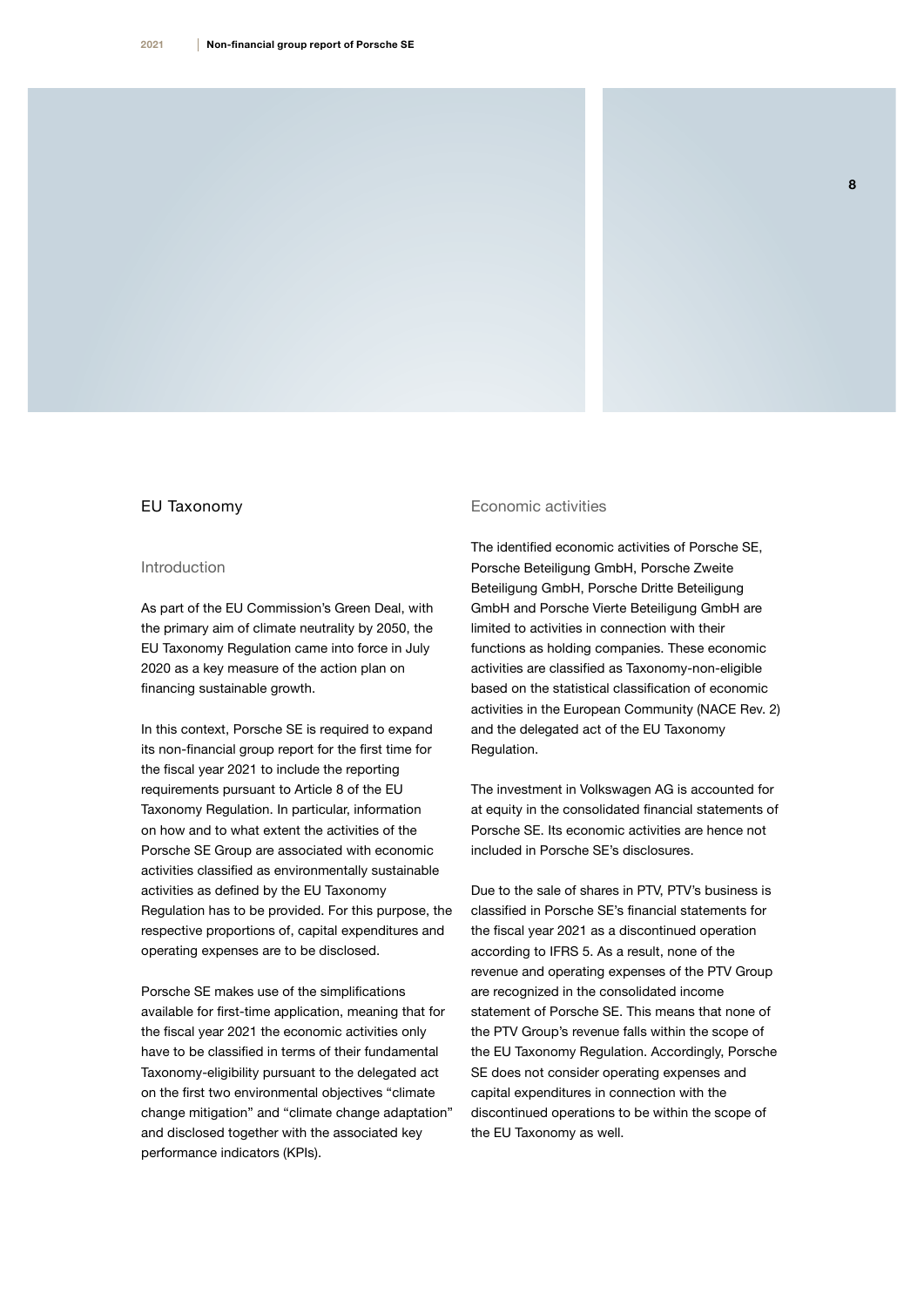### Fiscal year 2021 – Proportion of revenue associated with Taxonomy-eligible activities

|                                                   | Absolute revenue   | Proportion of revenue |
|---------------------------------------------------|--------------------|-----------------------|
|                                                   |                    |                       |
|                                                   | $\epsilon$ million | %                     |
| <b>Economic activities</b>                        |                    |                       |
| A. Taxonomy-eligible activities                   |                    |                       |
| Revenue from Taxonomy-eligible activities (A)     |                    |                       |
| B. Taxonomy-non-eligible activities               |                    |                       |
| Revenue from Taxonomy-non-eligible activities (B) |                    |                       |
| Total $(A + B)$                                   |                    |                       |

### Fiscal year 2021 – Proportion of capital expenditures associated with Taxonomy-eligible activities

|                                                              | Absolute             | Proportion of        |
|--------------------------------------------------------------|----------------------|----------------------|
|                                                              | capital expenditures | capital expenditures |
|                                                              |                      |                      |
|                                                              | $\epsilon$ million   | %                    |
| <b>Economic activities</b>                                   |                      |                      |
| A. Taxonomy-eligible activities                              |                      |                      |
| Capital expenditures of Taxonomy-eligible activities (A)     | 0                    | 0.0                  |
| B. Taxonomy-non-eligible activities                          |                      |                      |
| Capital expenditures of Taxonomy-non-eligible activities (B) |                      | 100.0                |
| Total $(A + B)$                                              |                      | 100.0                |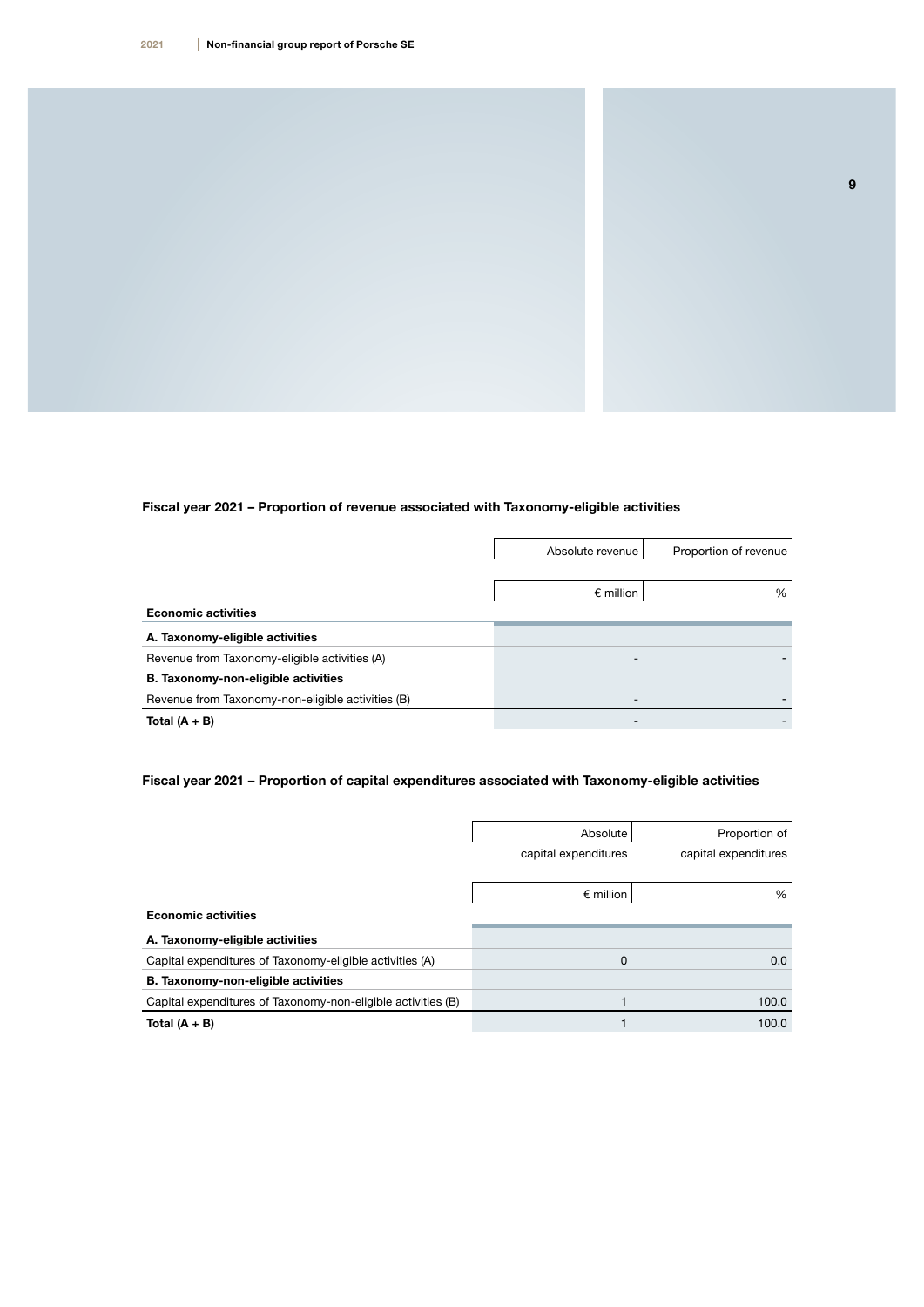#### Fiscal year 2021 – Proportion of operating expenses associated with Taxonomy-eligible activities

|                                                            | Absolute           | Proportion of      |
|------------------------------------------------------------|--------------------|--------------------|
|                                                            | operating expenses | operating expenses |
|                                                            |                    |                    |
|                                                            | $\epsilon$ million | $\%$               |
| <b>Economic activities</b>                                 |                    |                    |
| A. Taxonomy-eligible activities                            |                    |                    |
| Operating expenses of Taxonomy-eligible activities (A)     | 0                  | 0.0                |
| B. Taxonomy-non-eligible activities                        |                    |                    |
| Operating expenses of Taxonomy-non-eligible activities (B) |                    | 100.0              |
| Total $(A + B)$                                            |                    | 100.0              |

Porsche SE's other portfolio investments also do not fall within the scope of the EU Taxonomy Regulation due to their character as minority interests.

#### KPIs and calculation

The quantitative information was calculated based on the consolidated financial statements of Porsche SE. They were included in the respective denominator in accordance with the delegated act of the EU Taxonomy Regulation. According to this, revenue corresponds to the revenue as defined by IAS 1.82(a) reported in the IFRS consolidated financial statements. The Porsche SE Group did not generate any revenue in the fiscal year 2021. Calculating the proportion of Taxonomy-eligible and Taxonomy-non-eligible economic activities in total revenue is hence not feasible.

Capital expenditures comprise the additions to property, plant and equipment and intangible assets from continuing operations before amortization and depreciation and revaluation pursuant to the pertinent IFRSs. Operating expenses comprise the direct and non-capitalized expenses from continuing activities within the meaning of the delegated act.